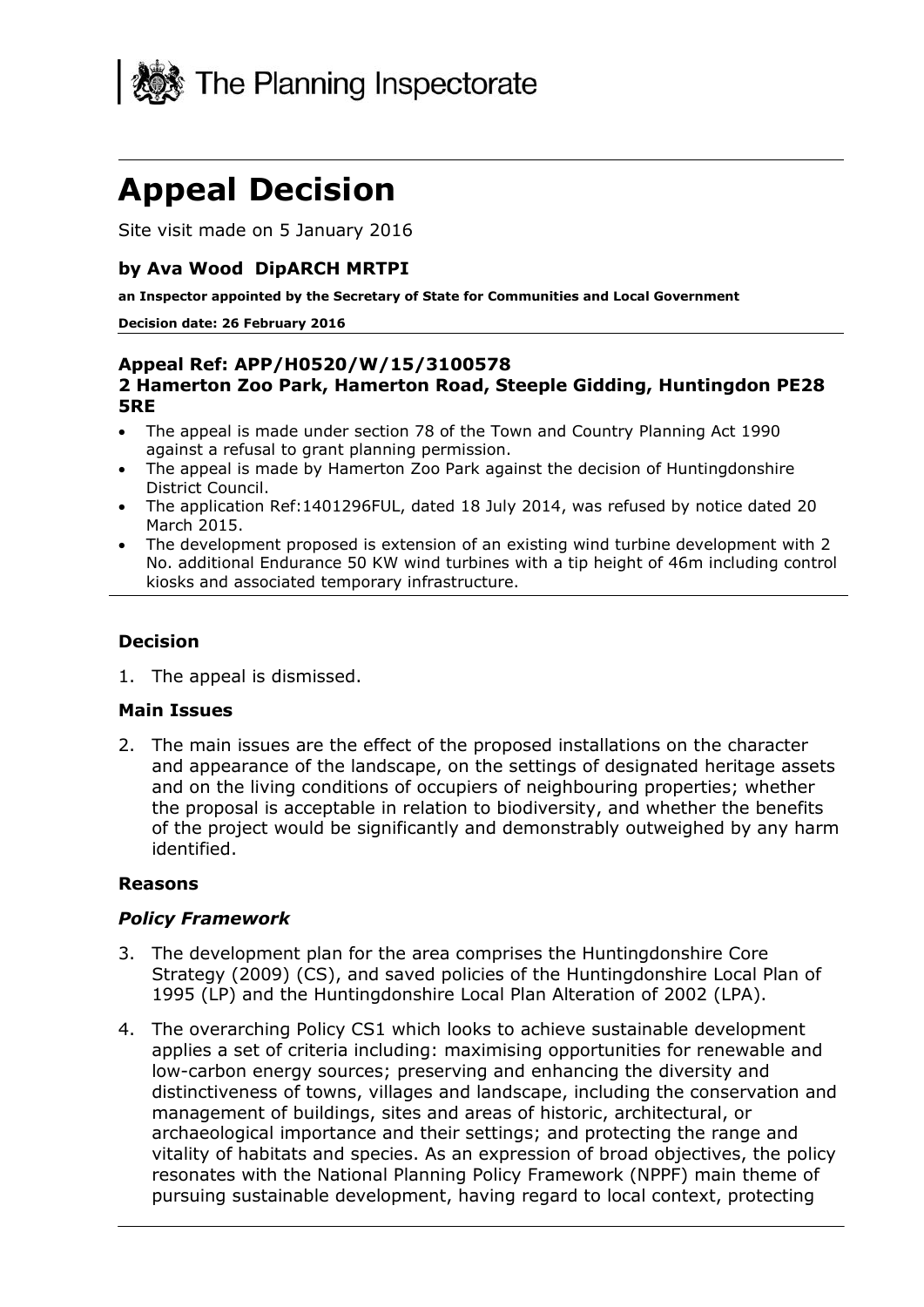heritage assets and encouraging biodiversity. The policy therefore merits the weight accorded to a development plan policy. As the Huntingdonshire Local Plan to 2036 is in draft, its policies carry limited weight in this appeal.

- 5. The LP policies referred to in the decision notice relate to development restrictions in the countryside (LP Policy EN17) and protection of countryside features (LP Policy EN18). The former is not consistent with the NPPF's support for economic growth in rural areas and therefore carries little weight in this appeal. As the proposal would not lead to loss of specific features such as trees, hedgerows, woodland or meadowland, the relevance of Policy EN18 to this appeal is limited. LP Policy EN22 is relevant insofar as it commits to taking appropriate account of the interests of nature and wildlife conservation in the determination of applications.
- 6. The main parties agree that there are no relevant policies in the LPA against which this scheme should be considered.
- 7. The June 2007 Huntingdonshire Landscape and Townscape Assessment supplementary planning document (SPD) provides advice and information on the visual character of the county's landscape and market towns, to supplement LP policies. In June 2014 the Council published the 'Wind Energy Development in Huntingdonshire' SPD. In addition to providing guidance to applicants on the policy framework for wind turbine developments, the document gives an overview of the relative capacities of different landscape character areas to accommodate such development. The SPDs do not carry the force of policy but are nevertheless material to my consideration of the first main issue.

## *Character and Appearance of the Landscape*

- 8. The appeal site comprises an area of agricultural land associated with the Hamerton Park Zoo; the land is currently used for hay crop and grazing. The site lies on the edge of the Central Claylands Landscape Character Area (LCA) where it abuts the Northern Wolds LCA. The proposed turbines would be positioned adjacent to the line of two existing turbines approved by the Council in 2012. When completed, the group would be aligned to broadly achieve equidistant spacing between the four turbines. The new turbines would match the height and design of those already in place.
- 9. Key characteristics of the Central Claylands LCA include large-scale field patterns with few hedgerows, gently undulating arable farmland and dispersed pattern of historic villages. The Northern Wolds LCA by contrast displays "*a strong topography of ridges….valleys are well vegetated and intimate in scale, while ridges and plateaus feel more open.*" During my site visit I was able to see that the appeal site and the countryside surrounding the village of Hamerton display many of the key qualities of both LCAs. The areas to the north and east of the appeal site comprise mainly large undefined arable fields with few trees and isolated blocks of woodland.
- 10. The SPD recognises that the Central Claylands LCA has a high capacity to accommodate a small-scale group of turbines (2-5) and could respond well to the landscape structure and pattern. The scale of the landscape extending some distance to the east and north of Hamerton allows the existing two turbines to settle into the wide open character of the landscape formed by extensive arable fields with few demarcations. The two proposed turbines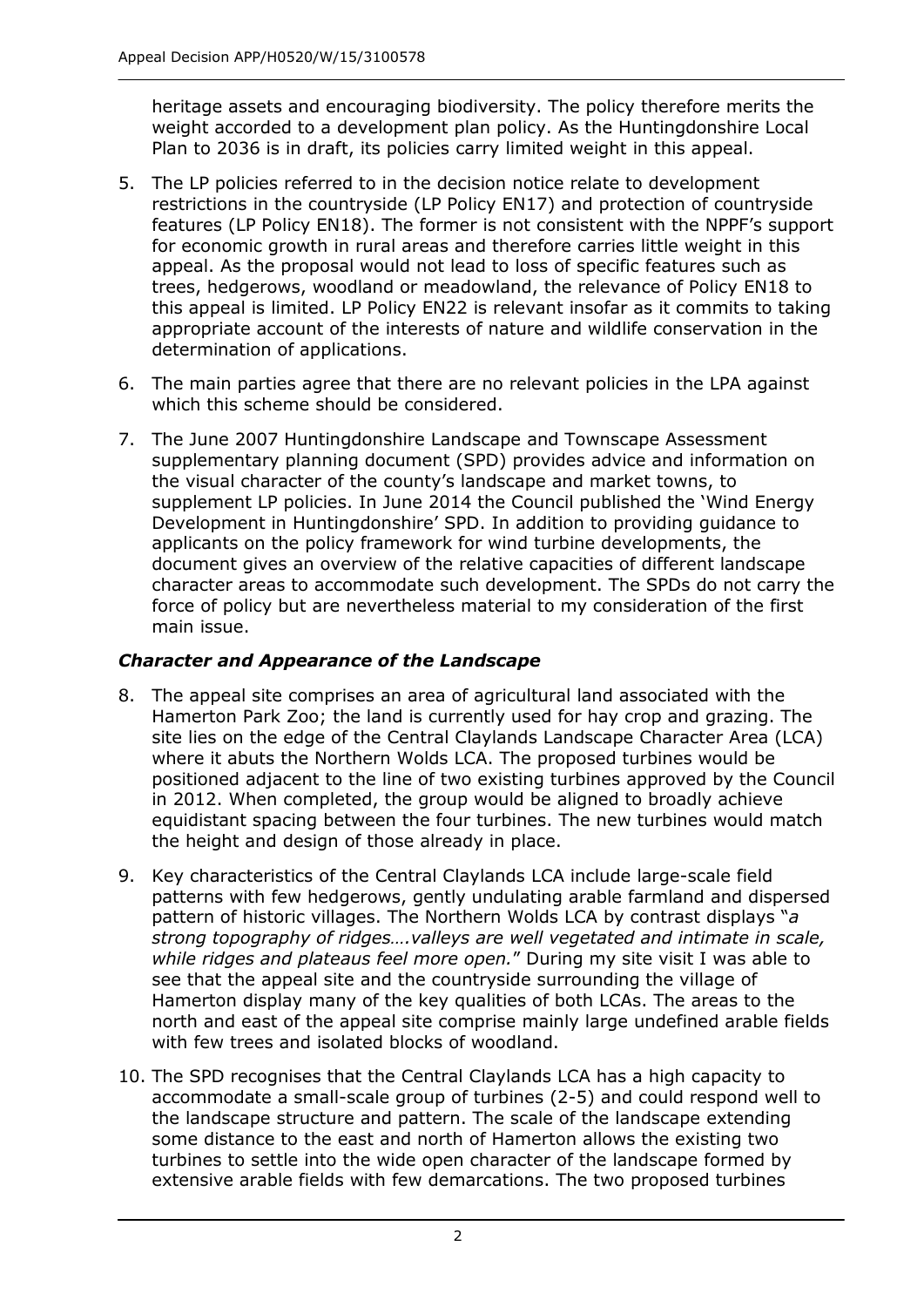would similarly relate comfortably to that specific landscape character. The group of four turbines would be accommodated into the arable landscape character without causing it undue harm.

- 11. The appeal site and its immediate surroundings however also bear characteristics associated with the Northern Wolds LCA. The SPD confirms that the LCA is highly valued for its unspoilt quality and harmonious character; it has a moderate capacity to accommodate a small-scale group of 2-5 turbines and that there is very little scope to accommodate more than one small-scale group.
- 12. The village of Hamerton is situated in a valley; fields are generally smaller with pasture and paddock instead of arable land, and a strong ridge form extends north and westwards away from the village. The existing turbines show the extent to which they impose on the more intimate character of the Northern Wolds LCA, although the effect remains localised. The impact of the appeal proposal on the character of this particular LCA would similarly be limited and the unspoilt nature of the wider areas of the countryside to the west of the appeal site would be largely maintained.
- 13. As for appearance, I visited each of the viewpoints A-H mentioned in the appellant's Landscape and Visual Appraisal, and viewed the site from a number of other points referred to by third parties. The turbines would be highly visible from a number of viewpoints and particularly prominent from roads and footpaths leading to or away from Hamerton. The turbines at Woolley Hill and Wood Green are also visible on the horizon, in particular from the elevated sections of Gidding Road.
- 14. In the approach to the village of Hamerton from the east (viewpoint D), the existing turbines can be seen extending above trees and hedgerows; buildings in their vicinity are few and far between, as the village nestles in the valley. Due to their height, movement and separation from the village, the turbines are clearly visible. Against the backdrop of mainly arable fields with low hedgerows and clumps or individual trees scattered across, they add interest to the landscape. The two new structures would similarly stand out as prominent and visually interesting features in the skyline. Given their proximity to the existing turbines, the new ones would soon be accepted as part of a group sitting on the northern edge of the village and signalling its position in the landscape.
- 15. In long range views from the south and west of Hamerton (viewpoint F, for instance) the existing turbines are highly visible because of their height and separation from the core of the village. The new turbines would be equally prominent, but as part of a small group seen mainly against the backdrop of a largely featureless landscape. The structure and identity of Hamerton village would be maintained, as the new turbines would also be positioned away from the valley in which most of the buildings are located. The separation and identity of individual settlements seen nestling in the landscape would be maintained, as the four turbines would represent a closely grouped installation situated on the edge of Hamerton.
- 16. Viewing the project from within the village (as represented by viewpoint D but also other locations I visited), I noted that the existing turbines are visible but as distant structures glimpsed through trees, low lying vegetation and buildings. The extent to which they are seen varies, but they are neither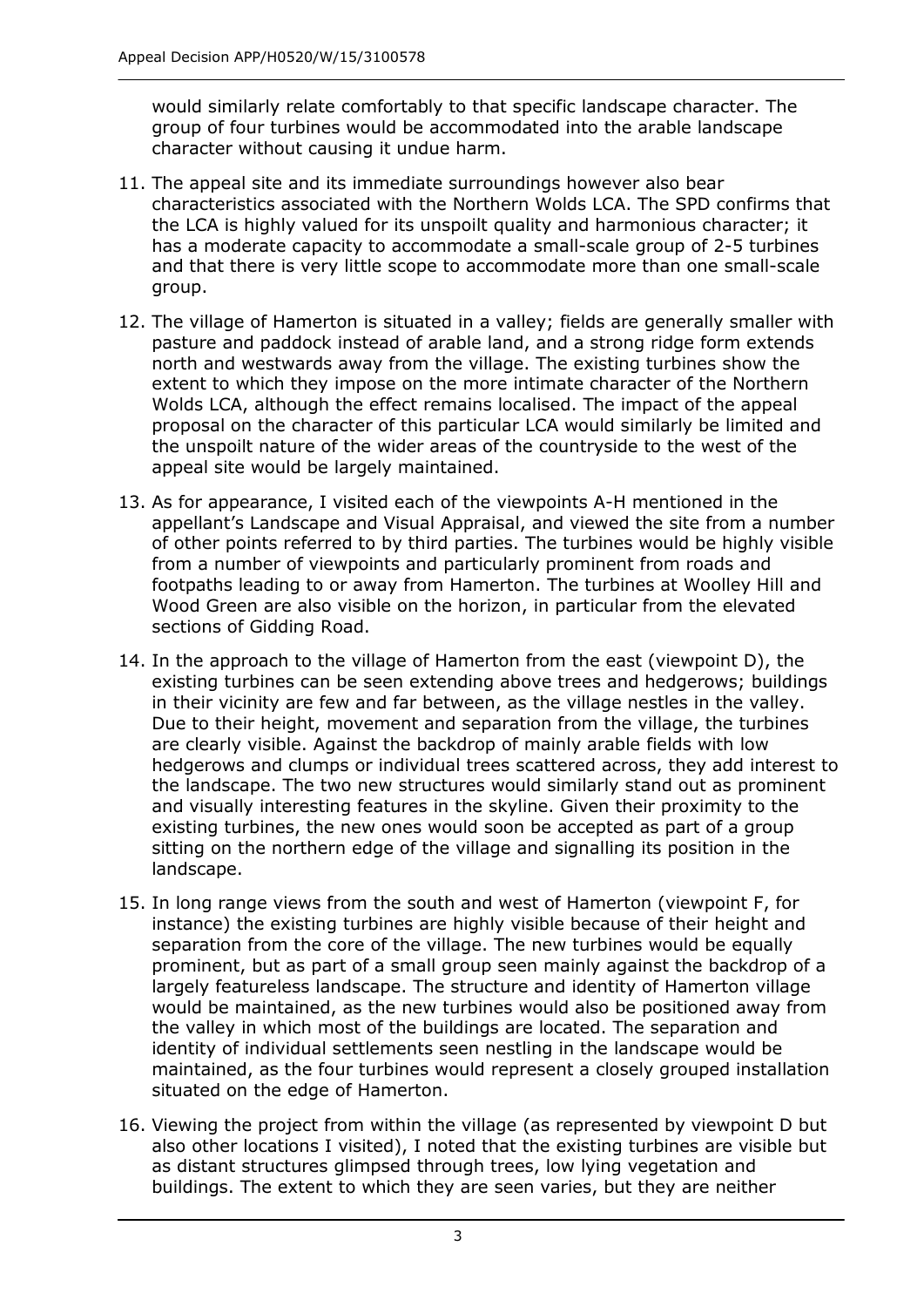visually imposing nor destructive to views out of the valley. The new installations would similarly be screened sufficiently by landform, intervening vegetation and trees as to be acceptable as part of a small group of turbines lying on the village's edge.

- 17. To the north of the appeal site (viewpoints A and B), the new project would appear as prominently in views towards Hamerton as the existing turbines. There is no disguising the dominance of the structures, as there is very little by way of landscape features or topography to screen the towers and blades. Against the flatter landscape comprising expansive areas of arable fields extending eastwards towards Woolley Hill, the new turbines would add interest to the skyline without harming the appearance of the Central Claylands LCA. On the other hand, looking southwards the additional turbines would represent a change too far in views taking in the more intimate and varied structure of the Northern Wolds LCA. The eye would be drawn to the concentration of turbines to the point of diminishing views towards the unspoilt landscape beyond, and causing visual harm to Hamerton's setting.
- <span id="page-3-0"></span>18. The main receptors on the Gidding Road and Mill Road may well be motorists, but the effects described would be very apparent from some distance along those roads which form some of the main approaches into the valley. Walkers along the footpath adjacent to Manor Lodge Farm would be conscious of the dominance of the turbines, with the two proposed adding to the scale of the installation and imposing on views southwards. Approaching from the Steeple Gidding footpath (as represented by viewpoint E) walkers would be faced with the line of four turbines within a wider landscape setting with far ranging views towards the Fen Margins LCA. The additional turbines would be acceptable alongside the scale of the wide-sweeping views to the east.
- 19. From the footpath south of Aversley Wood (viewpoint C) the wide sweep of the landscape is disrupted by the two turbines emerging from the slopes of the shallow ridge on which they are installed. The new project would add to the arc of prominent structures visible in the landscape but not to the detriment of its appearance, given the expansive field patterns and pylons currently occupying views as one moves away from Hamerton. Furthermore, with the benefit of distance, there is less scope for the new turbines to interfere with the scenic qualities of the Northern Wolds LCA.
- 20. Looking at the cumulative effects of the proposal in combination with the groups of turbines already erected; of those visible from the points to the north and east of the appeal site, the four turbines positioned on the ridge at Wooley Hill are the most prominent. But even the Woolley Hill turbines represent distant features on the horizon. Their presence does not render the appeal project unacceptable, which would be some distance from Wooley Hill and of a much smaller scale.
- 21. Finally, the Council and objectors point to the inappropriateness of the appeal site as a location for wind turbines, as it goes against the SPD advice expecting small groups to respect the landform and for such structures to be located on strong ridges. However, the presence of the existing turbines, which are constructed next to a local ridgeline, justifies exploring the possibility of adding to the existing group.
- 22. To conclude on this issue, I have found that the additional two turbines would be acceptable in terms of their impact on the character of the landscape.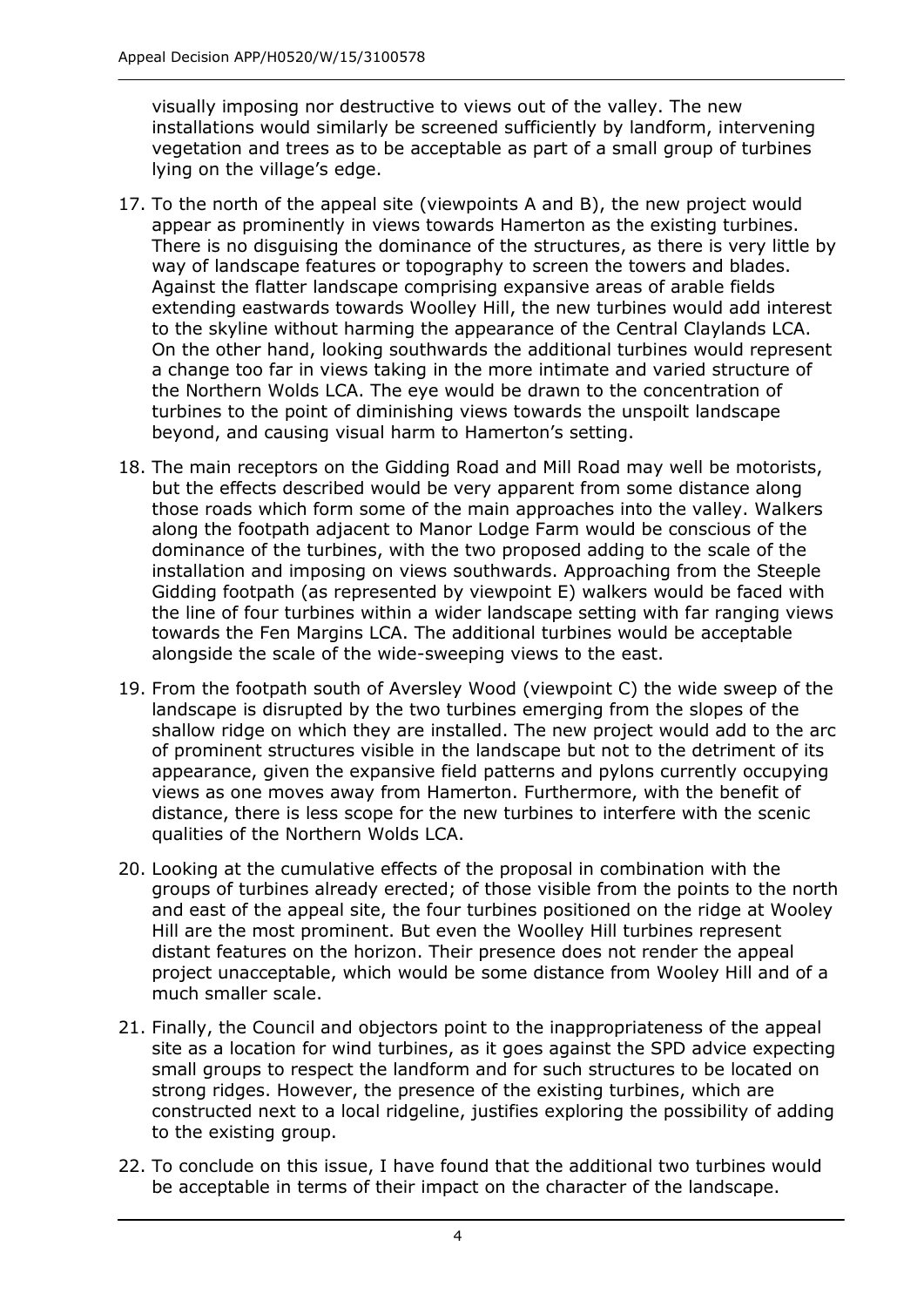Although the appeal project would not harm the appearance of the Central Claylands LCA, as shown by the distant and close range viewpoints referred to earlier, it would have the potential to unacceptably impose on southward views taking in the intricate features of the Northern Wolds LCA and the setting of Hamerton. The visual harm (albeit limited) caused to a part of the countryside valued for its unspoilt scenery would be contrary to Policy CS1 and the NPPF's principle of recognising the intrinsic character and beauty of the countryside. This is carried forward into the planning balance.

## *Settings of Designated Heritage Assets*

- 23. The Council's reasons for refusal did not refer to impacts on the heritage assets but a number of third parties and Historic England have addressed the issue at some length. Furthermore, Section 66(1) of the Planning (Listed Buildings and Conservation Areas) Act 1990 requires me to have special regard to the desirability of preserving (among other matters) the setting of a listed building. The legal duty does not extend to Scheduled Ancient Monuments (SAMs). However, the NPPF recognises that significance can be harmed or lost through development in the setting of a designated heritage asset.
- 24. The Heritage Asset Impact Statement assesses the effects on a number of listed buildings and SAMs. Of these, for reasons of intervisibility with the proposed scheme, my considerations focus on the settings of the Church of All Saints in Hamerton and St Andrew's Church at Steeple Gidding, both listed as Grade II\*, Rookery Farmhouse in Hamerton and the deserted village SAM site at Steeple Gidding. Although it is claimed that the new turbines would be visible from the Grade I listed church at Little Gidding, my visit (on a winter's morning) confirmed that is not the case.
- 25. Referring to the Church of All Saints, Historic England confirms that its significance is enhanced by "*its setting on a topographically prominent plateau*". The setting includes the churchyard with commanding views over the village and an outlook towards the countryside beyond. The spire of the Steeple Gidding Church is also visible in the distance. I noted that the singlemost eye-catching features are the rotating blades of the existing turbines. Although the existing turbines introduced key changes to the setting of the church, the proposed project would exacerbate the influence of the industrial installations, with twice the number of masts and turning blades dominating views from the churchyard. The experience of viewing and sensing the church in its historic context, already altered by the existing turbines, would be further changed by the additional discordant elements. From a heritage perspective, the new turbines would be an unwelcome imposition on the setting of an important asset. Although I disagree with the Heritage Asset Impact Statement finding of minor impact, the harm identified would be less than substantial. The matter, nevertheless, carries considerable importance and weight in the planning balance.
- 26. As for St Andrew's Church, I noted that the existing turbines are for the most part screened by vegetation, save for occasional glimpses through trees. The same applies to the Grade II listed Rookery Farmhouse; this building is set in the valley and is well contained by its own immediate curtilage. From the rear garden looking up towards the appeal site the turbines would be seen but not to the extent of diminishing its setting.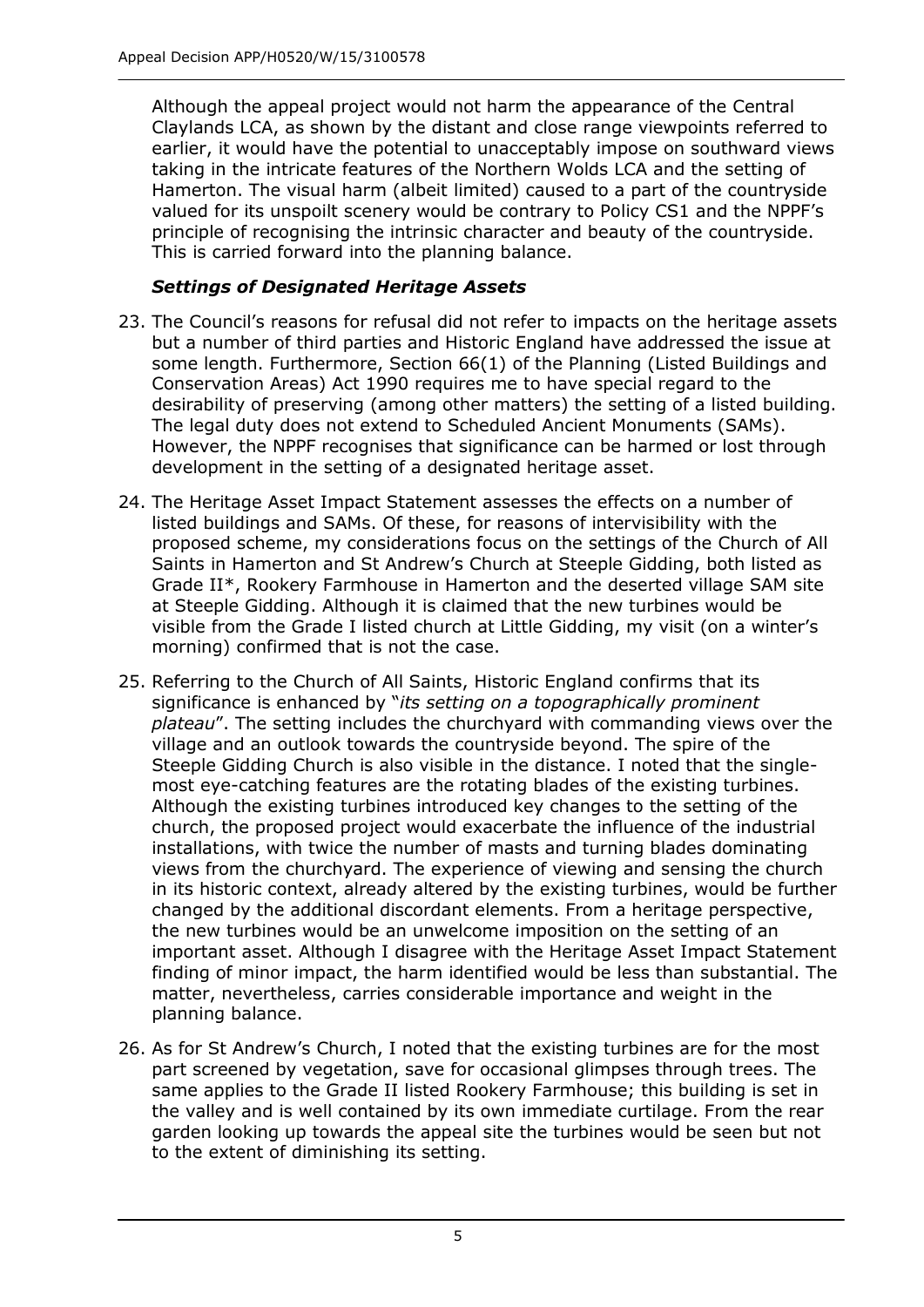- 27. The proposed turbines would however be in full view from the SAM at Steeple Gidding, comprising below ground remains of former medieval and post medieval settlements. As explained earlier (in paragraph [18\)](#page-3-0), the new installations would be acceptable for their impact on the appearance of the landscape when viewed from Steeple Gidding. However, the existing turbines show the extent to which the masts and blades intrude on the area's tranquillity, a key element of the setting in which the monument is experienced. The proposal would reinforce that sense of intrusion but the harm would be less than substantial.
- 28. Having concluded that less than substantial harm would be caused to the settings of two designated heritage assets, it follows that the proposal would be inconsistent with the overarching strategy of Policy CS1. It also means that the harm identified should be weighed against the public benefits of the proposal. The matter is addressed in the final issue.

## *Residents' Living Conditions*

- 29. In terms of noise, the Council accepts the findings of the noise assessment report. With a condition to secure compliance with current policy, I am confident that the noise levels from the turbines would not be unacceptably disruptive to local residents. The nearest properties are outside of the area where shadow flicker effects could occur.
- 30. The remaining concern is the visual impact that the proposal would have on residents' outlook. I visited Rookery Farmhouse and Manor Lodge at Hamerton, and Foreman's Cottage in Steeple Gidding. The proposal would not impose unduly on the living conditions of Rookery Farmhouse for the same reasons that it is acceptable in terms of its setting – limited views and well contained curtilage.
- 31. Manor Lodge sits in an elevated position from the site. The proposed turbines would be positioned in the field the property overlooks. Trees and planting on its southern curtilage would filter views of the new turbines to some extent. Nevertheless, and despite their positioning on lower ground, the structures would be close enough for the occupiers to be continually aware of turning blades and the presence of the turbines to the point of overwhelming the outlook from the front of the house and from the main garden. The proposal would unacceptably dominate the main views from the property and diminish the occupants' living conditions.
- 32. From the garden and interior of Foreman's Cottage, I was able to see the 16 turbines referred to in Mrs McCreanor's written submissions. Of these, the three clusters of 14 turbines are distant enough from the property as to appear as blurred silhouettes absorbed into the landscape and the horizon. While the existing turbines at the zoo are visible from the house, due to distance and topography, I did not consider them to be unduly overbearing, especially as views eastwards from the property are wide ranging and over sweeping areas of countryside. The two new turbines would be placed even further from Foreman's Cottage and would not appear as high as the existing ones. A cluster of four turbines of the height proposed would not dominate the outlook, and being located further, the additional turbines would not materially worsen the occupiers' living conditions or render the property an unattractive place to live.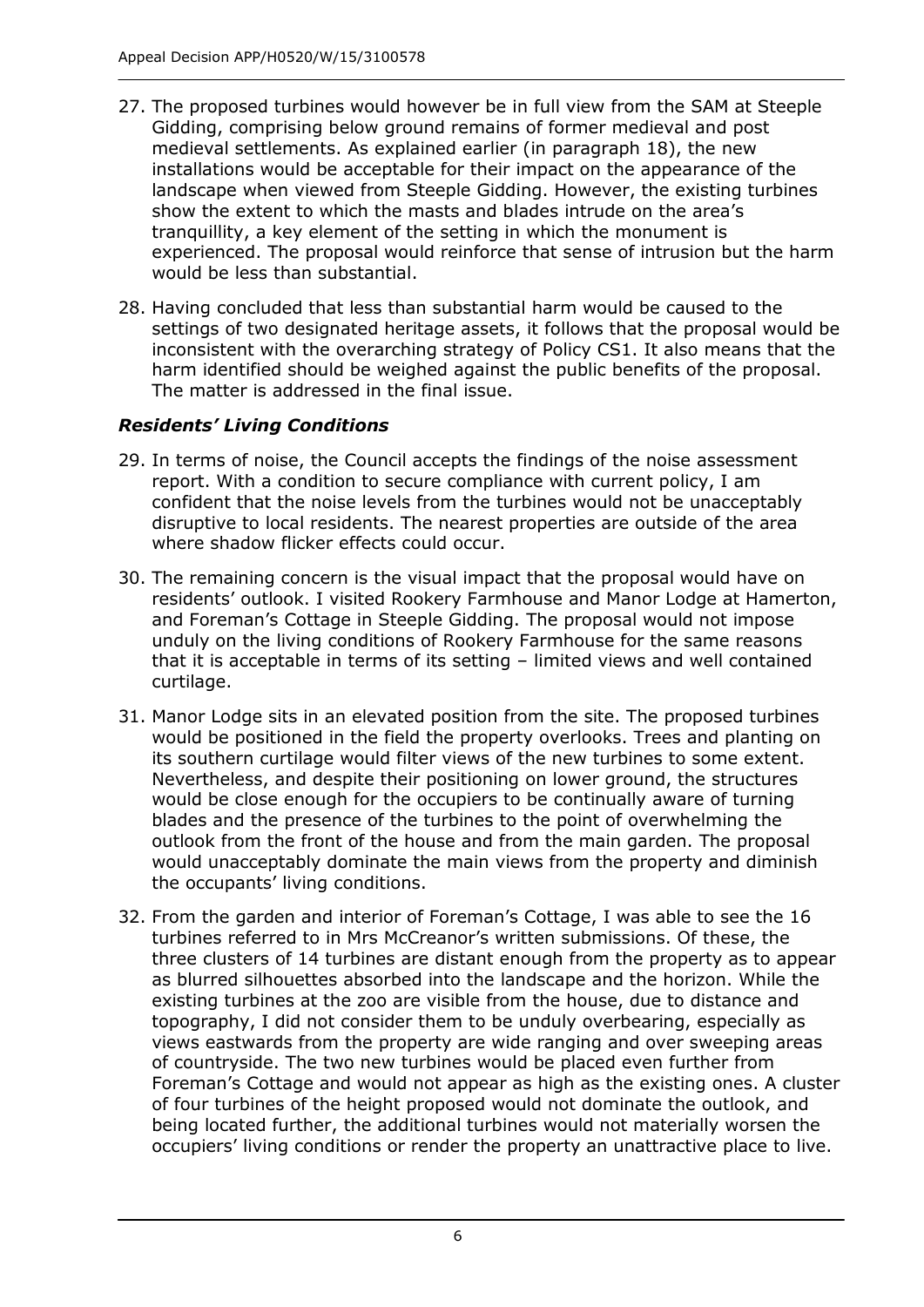33. On this issue, of the three properties I was asked to visit, the residents of Manor Lodge would be the most likely to be harmfully affected by the visual presence of the new turbines. The extent of the harm identified is a negative point against the proposal, and falls to be considered in the planning balance below.

## *Biodiversity*

- 34. An ecological assessment was not undertaken as part of the application, but an appraisal was submitted with the appeal. I have taken account of its findings in my consideration of this issue.
- 35. The appraisal undertaken in 2015, which was desk-based and included field surveys, confirmed the evidence provided by third parties of the local presence of red kites, barn owls and habitats likely to provide foraging or roosting opportunities for bats. The County Wildlife Site at the road side verge has also been considered in the assessment. The Council is dismissive of the assessment for not providing a baseline survey data on protected species, but the surveys have been conducted to a level that is suitably informative of the likely risks to protected species and the safeguards necessary to ensure their protection.
- 36. The assessment undertaken covers both construction/decommissioning and operational phases of the turbine development. The site itself comprises improved grassland of limited biodiversity value; proximity to the zoo is unlikely to attract species sensitive to disturbance; and the turbines would be positioned outside of the 50m stand-off distance from the nearest potential foraging feature, as recommended by Natural England. With the recommended precautionary measures in place, I am satisfied that the proposal either on its own or in combination with the existing turbines would not materially or adversely undermine the local conservation status or population levels of the protected species in the locality. Finding in favour of the project on this matter means that the scheme would be consistent with LP Policy EN22 and with the NPPF aim of minimising impacts on biodiversity.

## *The Planning Balance*

- 37. In carrying out the planning balance, I turn first to the benefits of the proposed project. It would contribute towards the Government's commitment to renewable energy generation. The 100 kw generation of power expected from the two turbines would complement the requirements of the Zoo Licensing Act by providing energy from a renewable source and reducing carbon dioxide emissions. These are public benefits of significant weight, particularly as the zoo is an established local rural business and local employer.
- 38. The proposed turbines alongside the existing two, and a PV solar array erected at the zoo, would provide a complementary tourism and educational tool. The conservation and educational role played by the zoo, as well as its attraction as a tourist destination, would be furthered by the proposal. The matter attracts moderate weight, as the project's contributions are likely to be limited in the context of the enterprise as a whole.
- 39. The Design and Access Statement referred to an annual community payment. The relevance of the contribution to planning and to this project in particular